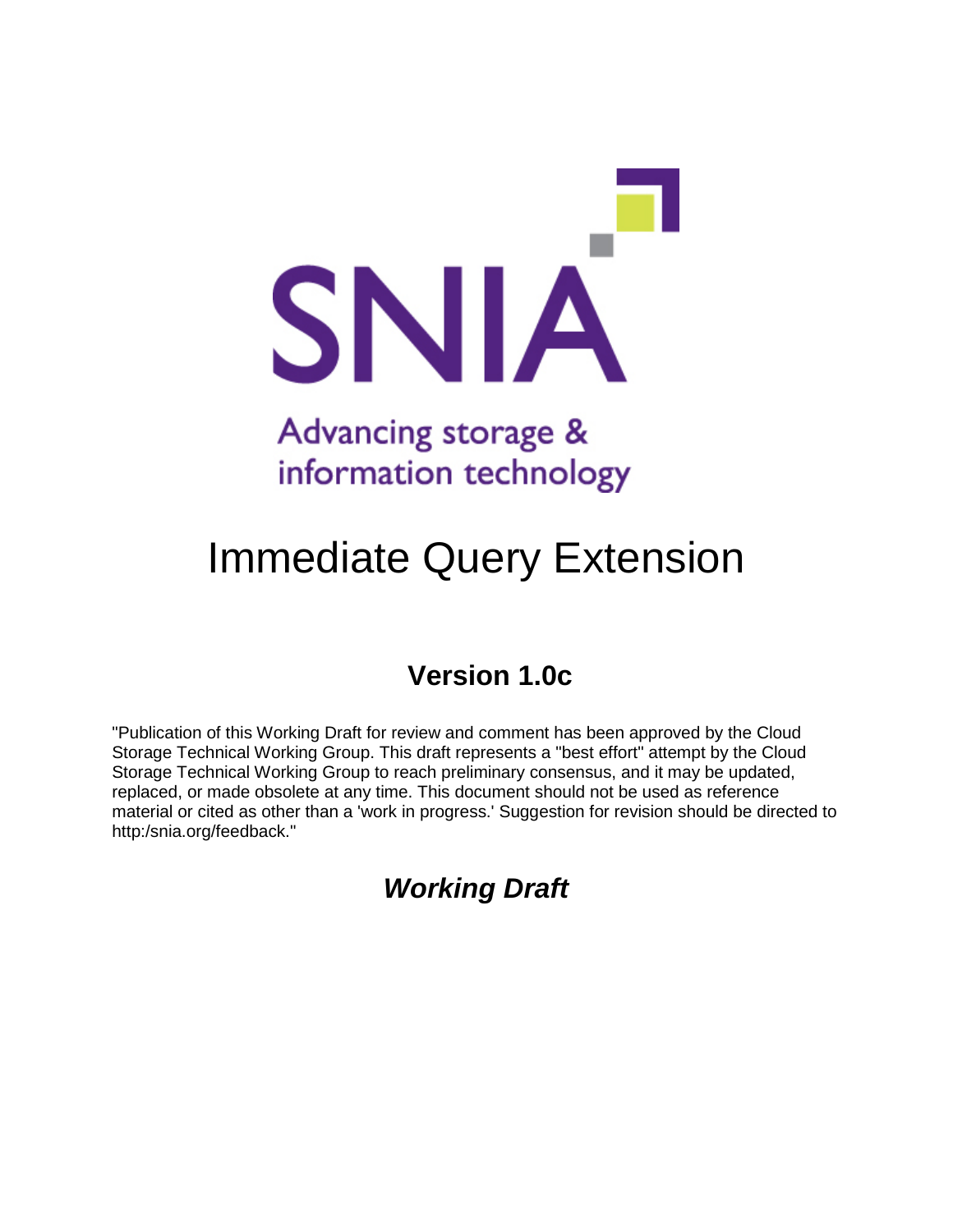## **Revision History**

| <b>Date</b> | <b>Version</b>   | Вy                     | <b>Comments</b>                                                                                               |  |
|-------------|------------------|------------------------|---------------------------------------------------------------------------------------------------------------|--|
| 2012-11-01  | 1.0a             |                        | David Slik, NetApp Inc.   Initial creation based on document produced at the<br>Portland Face to Face meeting |  |
| 2012-11-02  | 1.0 <sub>b</sub> |                        | David Slik, NetApp Inc. Edits and refinements based on internal review<br>feedback                            |  |
| 2013-01-28  | 1.0c             | Daid Slik, NetApp Inc. | Fixes to backwards compatibility to address ballot<br>comments.                                               |  |

The SNIA hereby grants permission for individuals to use this document for personal use only, and for corporations and other business entities to use this document for internal use only (including internal copying, distribution, and display) provided that:

- Any text, diagram, chart, table, or definition reproduced shall be reproduced in its entirety with no alteration, and,
- Any document, printed or electronic, in which material from this document (or any portion hereof) is reproduced shall acknowledge the SNIA copyright on that material, and shall credit the SNIA for granting permission for its reuse.

Other than as explicitly provided above, you may not make any commercial use of this document, sell any excerpt or this entire document, or distribute this document to third parties. All rights not explicitly granted are expressly reserved to SNIA.

Permission to use this document for purposes other than those enumerated above may be requested by e-mailing tcmd@snia.org. Please include the identity of the requesting individual and/or company and a brief description of the purpose, nature, and scope of the requested use.

Copyright © 2012 Storage Networking Industry Association.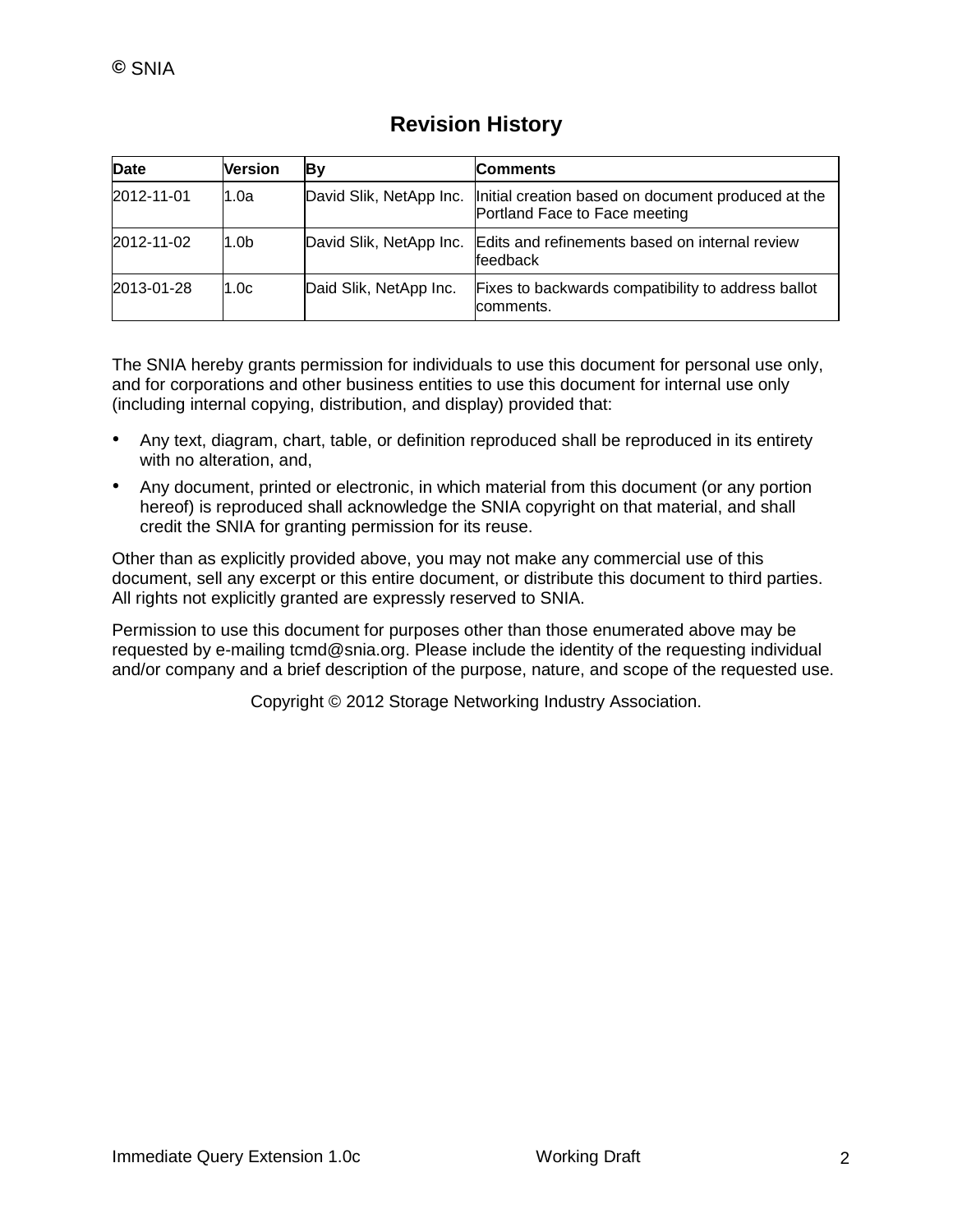## **Immediate Query Extension**

## **Overview**

CDMI provides a query mechanism based around the concept of persistance. A query queue is created, metadata is specified that defines the query operation, the query is performed asynchronously, results are populated in the queue, and then read by the client as separate operations.

This architecture, while providing significant value, is complex for clients that do not need to persist the results of a query. Specifically, a client must: a) asynchronously poll the query queue to determine when results are present and when the query has completed. b) delete the queue when results are no longer needed.

In order to provide a simpler interface for simple queries where a small number of results are expected and persistance is not required, the TWG has proposed the following approach to allow query queues to optionally not be persistant, with the results being returned immediately as the response to the initial query queue creation.

In addition, functionality permitting the immediate returning of results has been added to asynchronous query queue creation.

### **Modifications to the CDMI 1.0.2 spec:**

| <b>Capability</b><br><b>Name</b> | Type                          | <b>Description</b>                                                                                                  |
|----------------------------------|-------------------------------|---------------------------------------------------------------------------------------------------------------------|
| cdmi_query                       | <b>USON</b><br><b>S</b> tring | If present and "true", this capability indicates that the cloud storage system<br>supports persistent query queues. |

#### **1) Modify existing "cdmi\_query" entry in table "Table 101 - System-Wide Capabilities"**

#### **2) Insert below "cdmi\_query" in table "Table 101 - System-Wide Capabilities"**

| <b>Capability</b><br><b>Name</b> | Type   | <b>Description</b>                                                                                                  |
|----------------------------------|--------|---------------------------------------------------------------------------------------------------------------------|
| cdmi_query_i USON<br>mmediate    | String | If present and "true", this capability indicates that the cloud storage system<br>supports immediate query support. |

#### **3) Replace the first paragram of Clause 22.1 with:**

"A cloud storage system may optionally implement metadata and/or full-text query functionality. The implementation of query is indicated by the presence of the cloud storage system-wide capabilities for query, and requires support for CDMI™ queues when persisting query results."

#### **4) Replace the third paragram of Clause 22.1 with:**

"When a client wishes to perform queries, it shall first check if the system is capable of providing query functionality by checking for the presence of the cdmi\_query, or cdmi\_query\_immediate capabilities in the root container capabilities. If these capabilities are not present, and queues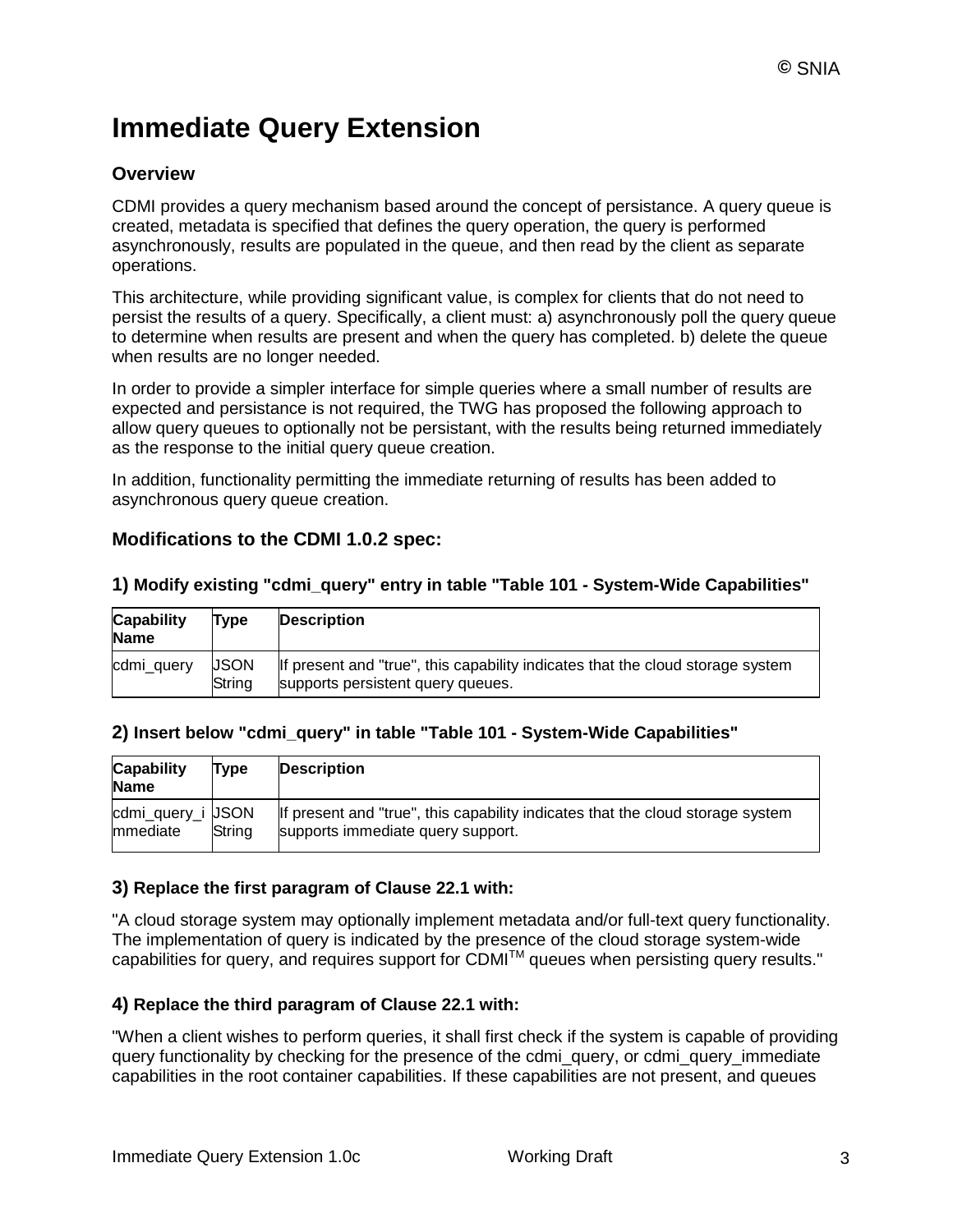are supported, creating a query queue shall be successful, but no query results shall be enqueued into the query queue."

#### **5) Modify existing "cdmi\_queue\_type" in table "124 - Required Metadata for a Query Queue"**

| <b>Metadata</b><br><b>Name</b> | Type   | <b>Description</b>                                                                                                                                                                                                                            | <b>Requirement</b> |
|--------------------------------|--------|-----------------------------------------------------------------------------------------------------------------------------------------------------------------------------------------------------------------------------------------------|--------------------|
| cdmi_queue_tUSON<br>ype        | String | The queue type indicates how the cloud storage system shall Optional<br>manage the queue object. Defined values are:                                                                                                                          |                    |
|                                |        | • cdmi_query_queue – Perform an asynchronous query,<br>which may return none, some, or all results in the request<br>response body. A new queue object shall be created.                                                                      |                    |
|                                |        | $\bullet$ cdmi_query_immediate – Perform a synchronous query,<br>returning all matching results in the request response body.<br>The query queue object may not be accessible and shall be<br>automatically deleted when the query completes. |                    |

#### **6) Insert new clause "22.2 Immediate Queries"**

If "cdmi\_query\_immediate" is specified in cdmi\_queue\_type, all query results shall be immediately returned in the response body as shown in the below example.

#### EXAMPLE 3:

```
PUT /MyContainer/myQuery HTTP/1.1
Host: cloud.example.com
Accept: application/cdmi-queue
Content-Type: application/cdmi-queue
X-CDMI-Specification-Version: 1.0.2
{
     "metadata" : {
           "cdmi_queue_type" : "cdmi_query_immediate",
           "cdmi_scope_specification" : [
                {
                     "domainURI" : "== /cdmi_domains/MyDomain/",
                     "parentURI" : "starts /sandbox",
                     "metadata" : {
                           "cdmi_size" : "#> 100000"
                     }
                }
           ],
           "cdmi_results_specification" : {
                "objectID" : "",
                "metadata" : {
                    "cdmi_size" : ""
                }
          }
     }
}
201 Created
Content-Type: application/cdmi-queue
X-CDMI-Specification-Version: 1.0.2
Location: http://cloud.example.com/MyContainer/myQuery
```